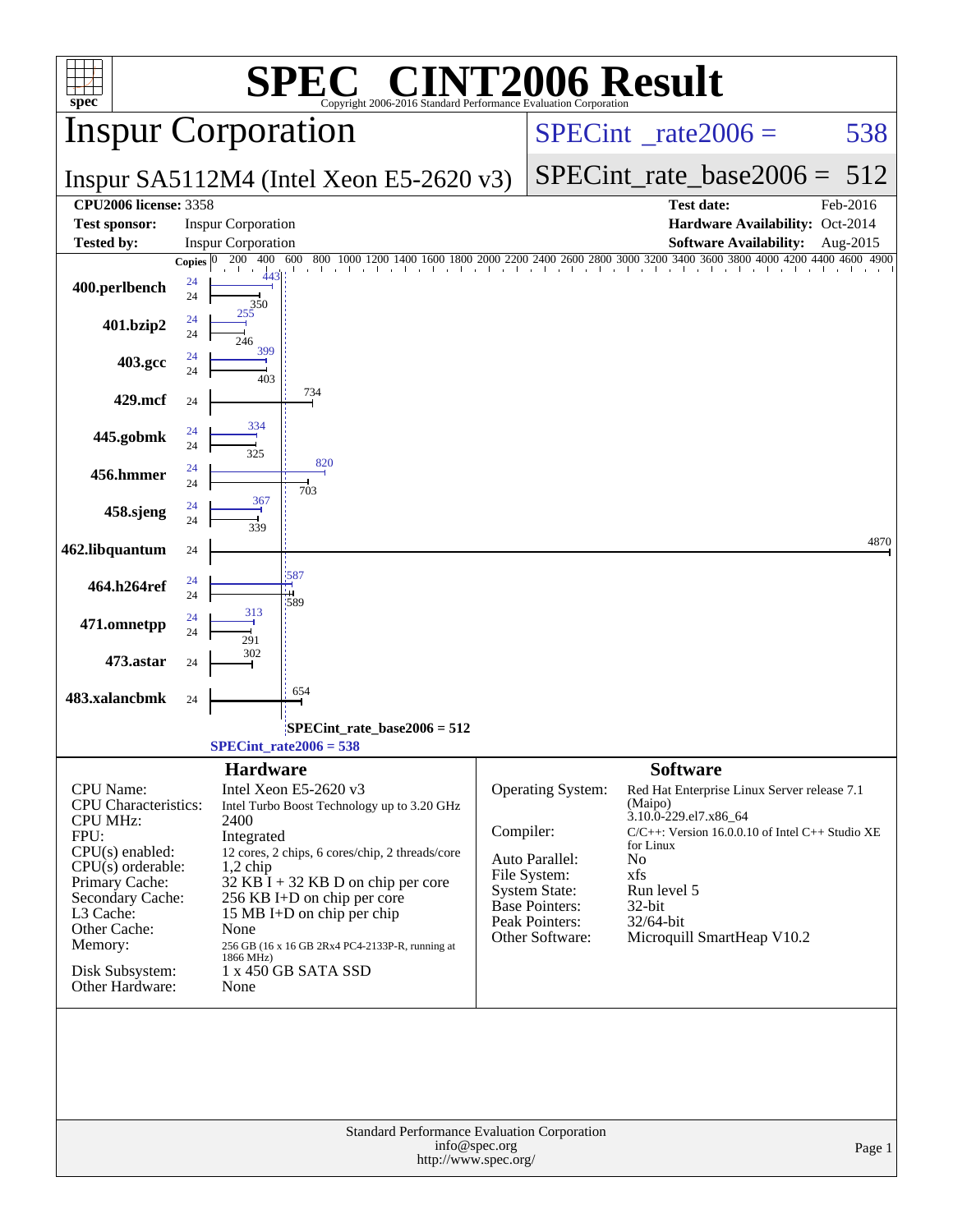

## Inspur Corporation

#### SPECint rate $2006 = 538$

Inspur SA5112M4 (Intel Xeon E5-2620 v3)

[SPECint\\_rate\\_base2006 =](http://www.spec.org/auto/cpu2006/Docs/result-fields.html#SPECintratebase2006)  $512$ 

#### **[CPU2006 license:](http://www.spec.org/auto/cpu2006/Docs/result-fields.html#CPU2006license)** 3358 **[Test date:](http://www.spec.org/auto/cpu2006/Docs/result-fields.html#Testdate)** Feb-2016

**[Test sponsor:](http://www.spec.org/auto/cpu2006/Docs/result-fields.html#Testsponsor)** Inspur Corporation **[Hardware Availability:](http://www.spec.org/auto/cpu2006/Docs/result-fields.html#HardwareAvailability)** Oct-2014

**[Tested by:](http://www.spec.org/auto/cpu2006/Docs/result-fields.html#Testedby)** Inspur Corporation **[Software Availability:](http://www.spec.org/auto/cpu2006/Docs/result-fields.html#SoftwareAvailability)** Aug-2015

#### **[Results Table](http://www.spec.org/auto/cpu2006/Docs/result-fields.html#ResultsTable)**

|                    |               |                |       | <b>Base</b>                                                                                              |            |                |                  |               |                |              | <b>Peak</b>    |              |                |              |
|--------------------|---------------|----------------|-------|----------------------------------------------------------------------------------------------------------|------------|----------------|------------------|---------------|----------------|--------------|----------------|--------------|----------------|--------------|
| <b>Benchmark</b>   | <b>Copies</b> | <b>Seconds</b> | Ratio | <b>Seconds</b>                                                                                           | Ratio      | <b>Seconds</b> | Ratio            | <b>Copies</b> | <b>Seconds</b> | <b>Ratio</b> | <b>Seconds</b> | <b>Ratio</b> | <b>Seconds</b> | <b>Ratio</b> |
| 400.perlbench      | 24            | 671            | 349   | 663                                                                                                      | 354        | 669            | <b>350</b>       | 24            | 527            | 445          | 529            | 443          | 530            | 442          |
| 401.bzip2          | 24            | 945            | 245   | 942                                                                                                      | <b>246</b> | 943            | 246              | 24            | 908            | 255          | 908            | 255          | 911            | 254          |
| $403.\mathrm{gcc}$ | 24            | 483            | 400   | 479                                                                                                      | 403        | 477            | 405              | 24            | 484            | 399          | 482            | 401          | 488            | 396          |
| $429$ .mcf         | 24            | 298            | 734   | 299                                                                                                      | 733        | 298            | 735              | 24            | 298            | 734          | 299            | 733          | 298            | 735          |
| $445$ .gobmk       | 24            | 775            | 325   | 774                                                                                                      | 325        | 773            | 326              | 24            | 754            | 334          | 754            | 334          | 755            | 333          |
| 456.hmmer          | 24            | 319            | 703   | 318                                                                                                      | 703        | 320            | <b>700</b>       | 24            | 274            | 819          | 273            | 820          | 272            | 822          |
| $458$ .sjeng       | 24            | 856            | 339   | 848                                                                                                      | 343        | 857            | 339l             | 24            | 789            | 368          | 791            | 367          | 807            | 360          |
| 462.libquantum     | 24            | 102            | 4870  | 102                                                                                                      | 4880       | 102            | 4870             | 24            | 102            | 4870         | 102            | 4880         | <b>102</b>     | 4870         |
| 464.h264ref        | 24            | 888            | 598   | 902                                                                                                      | 589        | 933            | 569 <sub>l</sub> | 24            | 905            | 587          | 908            | 585          | 903            | 588          |
| 471.omnetpp        | 24            | 516            | 291   | 515                                                                                                      | 291        | 514            | 292              | 24            | 480            | 313          | 480            | 313          | 482            | 311          |
| 473.astar          | 24            | 558            | 302   | 563                                                                                                      | 299        | 558            | 302              | 24            | 558            | 302          | 563            | 299          | 558            | <u>302</u>   |
| 483.xalancbmk      | 24            | 254            | 653   | 252                                                                                                      | 656        | 253            | 654              | 24            | 254            | 653          | 252            | 656          | 253            | 654          |
|                    |               |                |       | Results appear in the order in which they were run. Bold underlined text indicates a median measurement. |            |                |                  |               |                |              |                |              |                |              |

#### **[Submit Notes](http://www.spec.org/auto/cpu2006/Docs/result-fields.html#SubmitNotes)**

 The numactl mechanism was used to bind copies to processors. The config file option 'submit' was used to generate numactl commands to bind each copy to a specific processor. For details, please see the config file.

#### **[Operating System Notes](http://www.spec.org/auto/cpu2006/Docs/result-fields.html#OperatingSystemNotes)**

Stack size set to unlimited using "ulimit -s unlimited"

#### **[Platform Notes](http://www.spec.org/auto/cpu2006/Docs/result-fields.html#PlatformNotes)**

 BIOS and OS configuration: SCALING\_GOVERNOR set to Performance Hardware Prefetch set to Disable VT Support set to Disable C1E Support set to Disable Sysinfo program /home/CPU2006/config/sysinfo.rev6914 \$Rev: 6914 \$ \$Date:: 2014-06-25 #\$ e3fbb8667b5a285932ceab81e28219e1 running on localhost.localdomain Wed Feb 17 04:22:11 2016

 This section contains SUT (System Under Test) info as seen by some common utilities. To remove or add to this section, see: <http://www.spec.org/cpu2006/Docs/config.html#sysinfo>

 From /proc/cpuinfo model name : Intel(R) Xeon(R) CPU E5-2620 v3 @ 2.40GHz 2 "physical id"s (chips) 24 "processors" Continued on next page

> Standard Performance Evaluation Corporation [info@spec.org](mailto:info@spec.org) <http://www.spec.org/>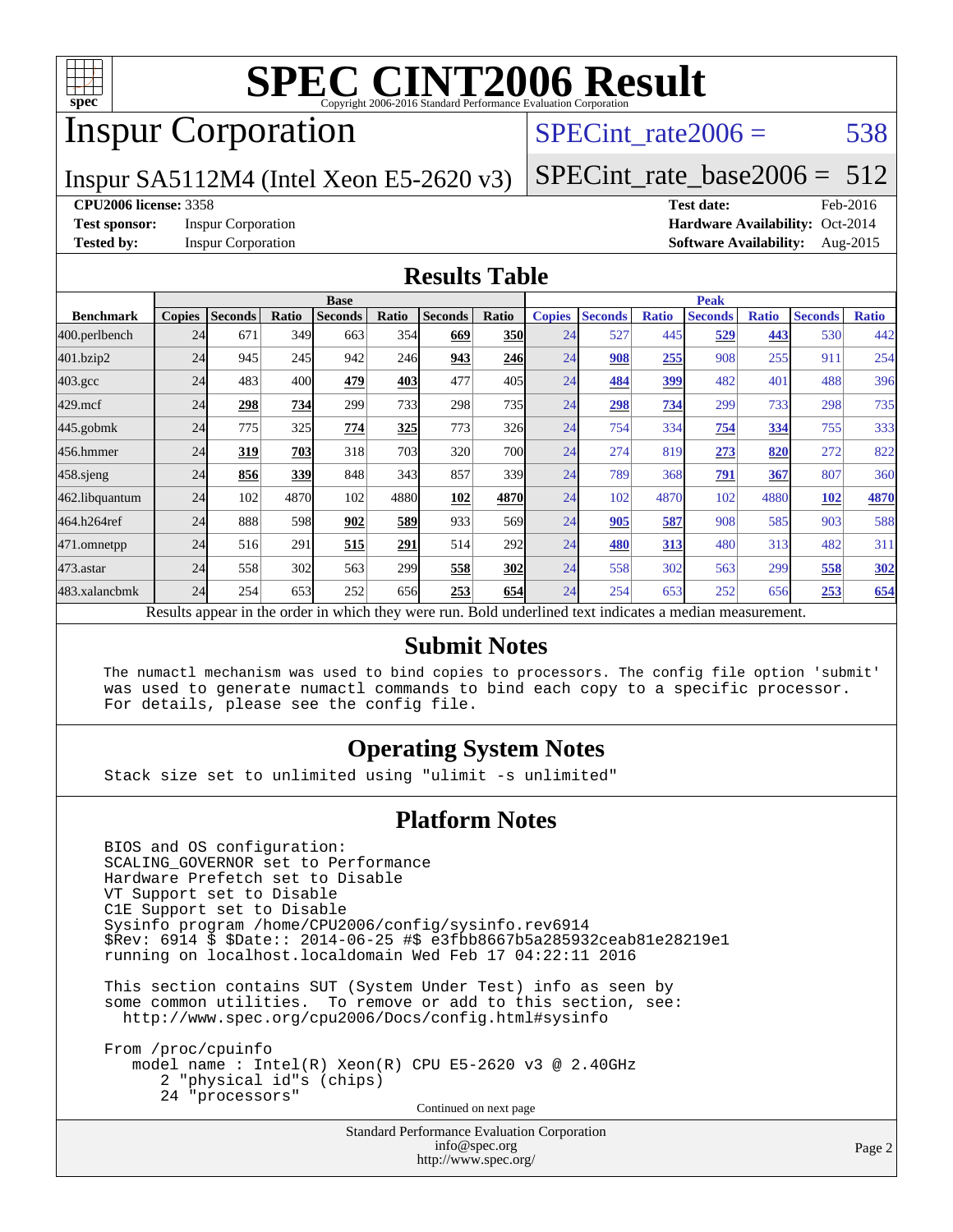

Inspur Corporation

SPECint rate $2006 = 538$ 

Inspur SA5112M4 (Intel Xeon E5-2620 v3) [SPECint\\_rate\\_base2006 =](http://www.spec.org/auto/cpu2006/Docs/result-fields.html#SPECintratebase2006) 512

**[Test sponsor:](http://www.spec.org/auto/cpu2006/Docs/result-fields.html#Testsponsor)** Inspur Corporation **[Hardware Availability:](http://www.spec.org/auto/cpu2006/Docs/result-fields.html#HardwareAvailability)** Oct-2014

**[CPU2006 license:](http://www.spec.org/auto/cpu2006/Docs/result-fields.html#CPU2006license)** 3358 **[Test date:](http://www.spec.org/auto/cpu2006/Docs/result-fields.html#Testdate)** Feb-2016 **[Tested by:](http://www.spec.org/auto/cpu2006/Docs/result-fields.html#Testedby)** Inspur Corporation **[Software Availability:](http://www.spec.org/auto/cpu2006/Docs/result-fields.html#SoftwareAvailability)** Aug-2015

#### **[Platform Notes \(Continued\)](http://www.spec.org/auto/cpu2006/Docs/result-fields.html#PlatformNotes)**

Standard Performance Evaluation Corporation [info@spec.org](mailto:info@spec.org) Page 3 cores, siblings (Caution: counting these is hw and system dependent. The following excerpts from /proc/cpuinfo might not be reliable. Use with caution.) cpu cores : 6 siblings : 12 physical 0: cores 0 1 2 3 4 5 physical 1: cores 0 1 2 3 4 5 cache size : 15360 KB From /proc/meminfo<br>MemTotal: 263860604 kB HugePages\_Total: 0 Hugepagesize: 2048 kB From /etc/\*release\* /etc/\*version\* os-release: NAME="Red Hat Enterprise Linux Server" VERSION="7.1 (Maipo)" ID="rhel" ID\_LIKE="fedora" VERSION\_ID="7.1" PRETTY\_NAME="Red Hat Enterprise Linux Server 7.1 (Maipo)" ANSI\_COLOR="0;31" CPE\_NAME="cpe:/o:redhat:enterprise\_linux:7.1:GA:server" redhat-release: Red Hat Enterprise Linux Server release 7.1 (Maipo) system-release: Red Hat Enterprise Linux Server release 7.1 (Maipo) system-release-cpe: cpe:/o:redhat:enterprise\_linux:7.1:ga:server uname -a: Linux localhost.localdomain 3.10.0-229.el7.x86\_64 #1 SMP Thu Jan 29 18:37:38 EST 2015 x86\_64 x86\_64 x86\_64 GNU/Linux run-level 5 Feb 16 03:40 SPEC is set to: /home/CPU2006 Filesystem Type Size Used Avail Use% Mounted on /dev/mapper/rhel-home xfs 393G 30G 364G 8% /home Additional information from dmidecode: Warning: Use caution when you interpret this section. The 'dmidecode' program reads system data which is "intended to allow hardware to be accurately determined", but the intent may not be met, as there are frequent changes to hardware, firmware, and the "DMTF SMBIOS" standard. BIOS American Megatrends Inc. 4.0.1 10/30/2014 Memory: 8x NO DIMM NO DIMM 16x Samsung M393A2G40DB0-CPB 16 GB 2 rank 2133 MHz, configured at 1866 MHz (End of data from sysinfo program)

<http://www.spec.org/>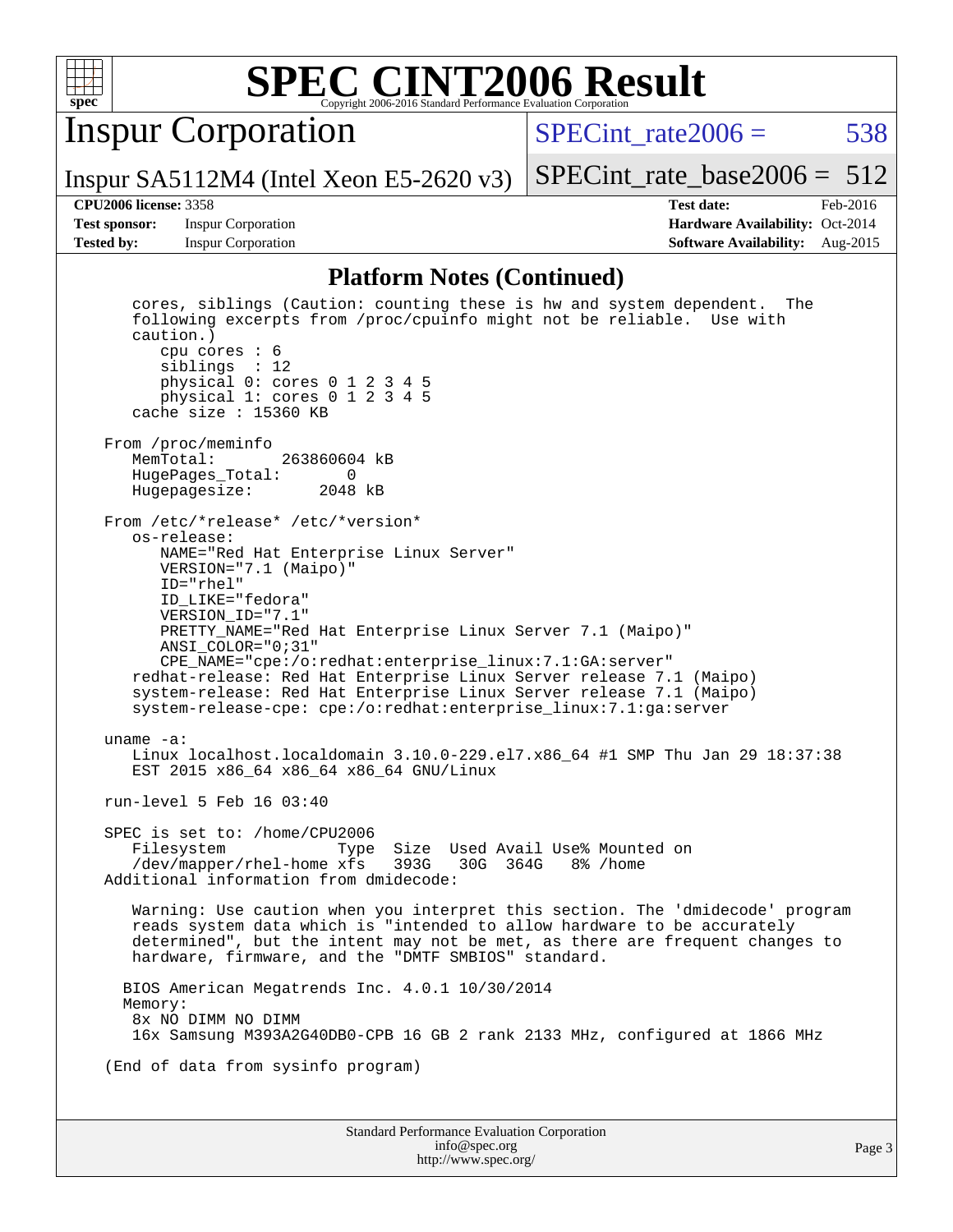

## Inspur Corporation

SPECint rate $2006 = 538$ 

Inspur SA5112M4 (Intel Xeon E5-2620 v3)

[SPECint\\_rate\\_base2006 =](http://www.spec.org/auto/cpu2006/Docs/result-fields.html#SPECintratebase2006) 512

**[Test sponsor:](http://www.spec.org/auto/cpu2006/Docs/result-fields.html#Testsponsor)** Inspur Corporation **[Hardware Availability:](http://www.spec.org/auto/cpu2006/Docs/result-fields.html#HardwareAvailability)** Oct-2014

**[CPU2006 license:](http://www.spec.org/auto/cpu2006/Docs/result-fields.html#CPU2006license)** 3358 **[Test date:](http://www.spec.org/auto/cpu2006/Docs/result-fields.html#Testdate)** Feb-2016 **[Tested by:](http://www.spec.org/auto/cpu2006/Docs/result-fields.html#Testedby)** Inspur Corporation **[Software Availability:](http://www.spec.org/auto/cpu2006/Docs/result-fields.html#SoftwareAvailability)** Aug-2015

#### **[General Notes](http://www.spec.org/auto/cpu2006/Docs/result-fields.html#GeneralNotes)**

Environment variables set by runspec before the start of the run: LD\_LIBRARY\_PATH = "/home/CPU2006/libs/32:/home/CPU2006/libs/64:/home/CPU2006/sh"

 Binaries compiled on a system with 1x Intel Core i5-4670K CPU + 32GB memory using RedHat EL 7.1 Transparent Huge Pages enabled with: echo always > /sys/kernel/mm/transparent\_hugepage/enabled Filesystem page cache cleared with: echo 1> /proc/sys/vm/drop\_caches runspec command invoked through numactl i.e.: numactl --interleave=all runspec <etc>

#### **[Base Compiler Invocation](http://www.spec.org/auto/cpu2006/Docs/result-fields.html#BaseCompilerInvocation)**

#### [C benchmarks](http://www.spec.org/auto/cpu2006/Docs/result-fields.html#Cbenchmarks):

[icc -m32 -L/opt/intel/compilers\\_and\\_libraries\\_2016/linux/compiler/lib/ia32\\_lin](http://www.spec.org/cpu2006/results/res2016q1/cpu2006-20160307-39066.flags.html#user_CCbase_intel_icc_e10256ba5924b668798078a321b0cb3f)

#### [C++ benchmarks:](http://www.spec.org/auto/cpu2006/Docs/result-fields.html#CXXbenchmarks)

[icpc -m32 -L/opt/intel/compilers\\_and\\_libraries\\_2016/linux/compiler/lib/ia32\\_lin](http://www.spec.org/cpu2006/results/res2016q1/cpu2006-20160307-39066.flags.html#user_CXXbase_intel_icpc_b4f50a394bdb4597aa5879c16bc3f5c5)

#### **[Base Portability Flags](http://www.spec.org/auto/cpu2006/Docs/result-fields.html#BasePortabilityFlags)**

 400.perlbench: [-D\\_FILE\\_OFFSET\\_BITS=64](http://www.spec.org/cpu2006/results/res2016q1/cpu2006-20160307-39066.flags.html#user_basePORTABILITY400_perlbench_file_offset_bits_64_438cf9856305ebd76870a2c6dc2689ab) [-DSPEC\\_CPU\\_LINUX\\_IA32](http://www.spec.org/cpu2006/results/res2016q1/cpu2006-20160307-39066.flags.html#b400.perlbench_baseCPORTABILITY_DSPEC_CPU_LINUX_IA32) 401.bzip2: [-D\\_FILE\\_OFFSET\\_BITS=64](http://www.spec.org/cpu2006/results/res2016q1/cpu2006-20160307-39066.flags.html#user_basePORTABILITY401_bzip2_file_offset_bits_64_438cf9856305ebd76870a2c6dc2689ab) 403.gcc: [-D\\_FILE\\_OFFSET\\_BITS=64](http://www.spec.org/cpu2006/results/res2016q1/cpu2006-20160307-39066.flags.html#user_basePORTABILITY403_gcc_file_offset_bits_64_438cf9856305ebd76870a2c6dc2689ab) 429.mcf: [-D\\_FILE\\_OFFSET\\_BITS=64](http://www.spec.org/cpu2006/results/res2016q1/cpu2006-20160307-39066.flags.html#user_basePORTABILITY429_mcf_file_offset_bits_64_438cf9856305ebd76870a2c6dc2689ab) 445.gobmk: [-D\\_FILE\\_OFFSET\\_BITS=64](http://www.spec.org/cpu2006/results/res2016q1/cpu2006-20160307-39066.flags.html#user_basePORTABILITY445_gobmk_file_offset_bits_64_438cf9856305ebd76870a2c6dc2689ab) 456.hmmer: [-D\\_FILE\\_OFFSET\\_BITS=64](http://www.spec.org/cpu2006/results/res2016q1/cpu2006-20160307-39066.flags.html#user_basePORTABILITY456_hmmer_file_offset_bits_64_438cf9856305ebd76870a2c6dc2689ab) 458.sjeng: [-D\\_FILE\\_OFFSET\\_BITS=64](http://www.spec.org/cpu2006/results/res2016q1/cpu2006-20160307-39066.flags.html#user_basePORTABILITY458_sjeng_file_offset_bits_64_438cf9856305ebd76870a2c6dc2689ab) 462.libquantum: [-D\\_FILE\\_OFFSET\\_BITS=64](http://www.spec.org/cpu2006/results/res2016q1/cpu2006-20160307-39066.flags.html#user_basePORTABILITY462_libquantum_file_offset_bits_64_438cf9856305ebd76870a2c6dc2689ab) [-DSPEC\\_CPU\\_LINUX](http://www.spec.org/cpu2006/results/res2016q1/cpu2006-20160307-39066.flags.html#b462.libquantum_baseCPORTABILITY_DSPEC_CPU_LINUX) 464.h264ref: [-D\\_FILE\\_OFFSET\\_BITS=64](http://www.spec.org/cpu2006/results/res2016q1/cpu2006-20160307-39066.flags.html#user_basePORTABILITY464_h264ref_file_offset_bits_64_438cf9856305ebd76870a2c6dc2689ab) 471.omnetpp: [-D\\_FILE\\_OFFSET\\_BITS=64](http://www.spec.org/cpu2006/results/res2016q1/cpu2006-20160307-39066.flags.html#user_basePORTABILITY471_omnetpp_file_offset_bits_64_438cf9856305ebd76870a2c6dc2689ab) 473.astar: [-D\\_FILE\\_OFFSET\\_BITS=64](http://www.spec.org/cpu2006/results/res2016q1/cpu2006-20160307-39066.flags.html#user_basePORTABILITY473_astar_file_offset_bits_64_438cf9856305ebd76870a2c6dc2689ab) 483.xalancbmk: [-D\\_FILE\\_OFFSET\\_BITS=64](http://www.spec.org/cpu2006/results/res2016q1/cpu2006-20160307-39066.flags.html#user_basePORTABILITY483_xalancbmk_file_offset_bits_64_438cf9856305ebd76870a2c6dc2689ab) [-DSPEC\\_CPU\\_LINUX](http://www.spec.org/cpu2006/results/res2016q1/cpu2006-20160307-39066.flags.html#b483.xalancbmk_baseCXXPORTABILITY_DSPEC_CPU_LINUX)

#### **[Base Optimization Flags](http://www.spec.org/auto/cpu2006/Docs/result-fields.html#BaseOptimizationFlags)**

[C benchmarks](http://www.spec.org/auto/cpu2006/Docs/result-fields.html#Cbenchmarks):

[-xCORE-AVX2](http://www.spec.org/cpu2006/results/res2016q1/cpu2006-20160307-39066.flags.html#user_CCbase_f-xAVX2_5f5fc0cbe2c9f62c816d3e45806c70d7) [-ipo](http://www.spec.org/cpu2006/results/res2016q1/cpu2006-20160307-39066.flags.html#user_CCbase_f-ipo) [-O3](http://www.spec.org/cpu2006/results/res2016q1/cpu2006-20160307-39066.flags.html#user_CCbase_f-O3) [-no-prec-div](http://www.spec.org/cpu2006/results/res2016q1/cpu2006-20160307-39066.flags.html#user_CCbase_f-no-prec-div) [-opt-prefetch](http://www.spec.org/cpu2006/results/res2016q1/cpu2006-20160307-39066.flags.html#user_CCbase_f-opt-prefetch) [-opt-mem-layout-trans=3](http://www.spec.org/cpu2006/results/res2016q1/cpu2006-20160307-39066.flags.html#user_CCbase_f-opt-mem-layout-trans_a7b82ad4bd7abf52556d4961a2ae94d5)

[C++ benchmarks:](http://www.spec.org/auto/cpu2006/Docs/result-fields.html#CXXbenchmarks)

[-xCORE-AVX2](http://www.spec.org/cpu2006/results/res2016q1/cpu2006-20160307-39066.flags.html#user_CXXbase_f-xAVX2_5f5fc0cbe2c9f62c816d3e45806c70d7) [-ipo](http://www.spec.org/cpu2006/results/res2016q1/cpu2006-20160307-39066.flags.html#user_CXXbase_f-ipo) [-O3](http://www.spec.org/cpu2006/results/res2016q1/cpu2006-20160307-39066.flags.html#user_CXXbase_f-O3) [-no-prec-div](http://www.spec.org/cpu2006/results/res2016q1/cpu2006-20160307-39066.flags.html#user_CXXbase_f-no-prec-div) [-opt-prefetch](http://www.spec.org/cpu2006/results/res2016q1/cpu2006-20160307-39066.flags.html#user_CXXbase_f-opt-prefetch) [-opt-mem-layout-trans=3](http://www.spec.org/cpu2006/results/res2016q1/cpu2006-20160307-39066.flags.html#user_CXXbase_f-opt-mem-layout-trans_a7b82ad4bd7abf52556d4961a2ae94d5) [-Wl,-z,muldefs](http://www.spec.org/cpu2006/results/res2016q1/cpu2006-20160307-39066.flags.html#user_CXXbase_link_force_multiple1_74079c344b956b9658436fd1b6dd3a8a) [-L/sh -lsmartheap](http://www.spec.org/cpu2006/results/res2016q1/cpu2006-20160307-39066.flags.html#user_CXXbase_SmartHeap_32f6c82aa1ed9c52345d30cf6e4a0499)

> Standard Performance Evaluation Corporation [info@spec.org](mailto:info@spec.org) <http://www.spec.org/>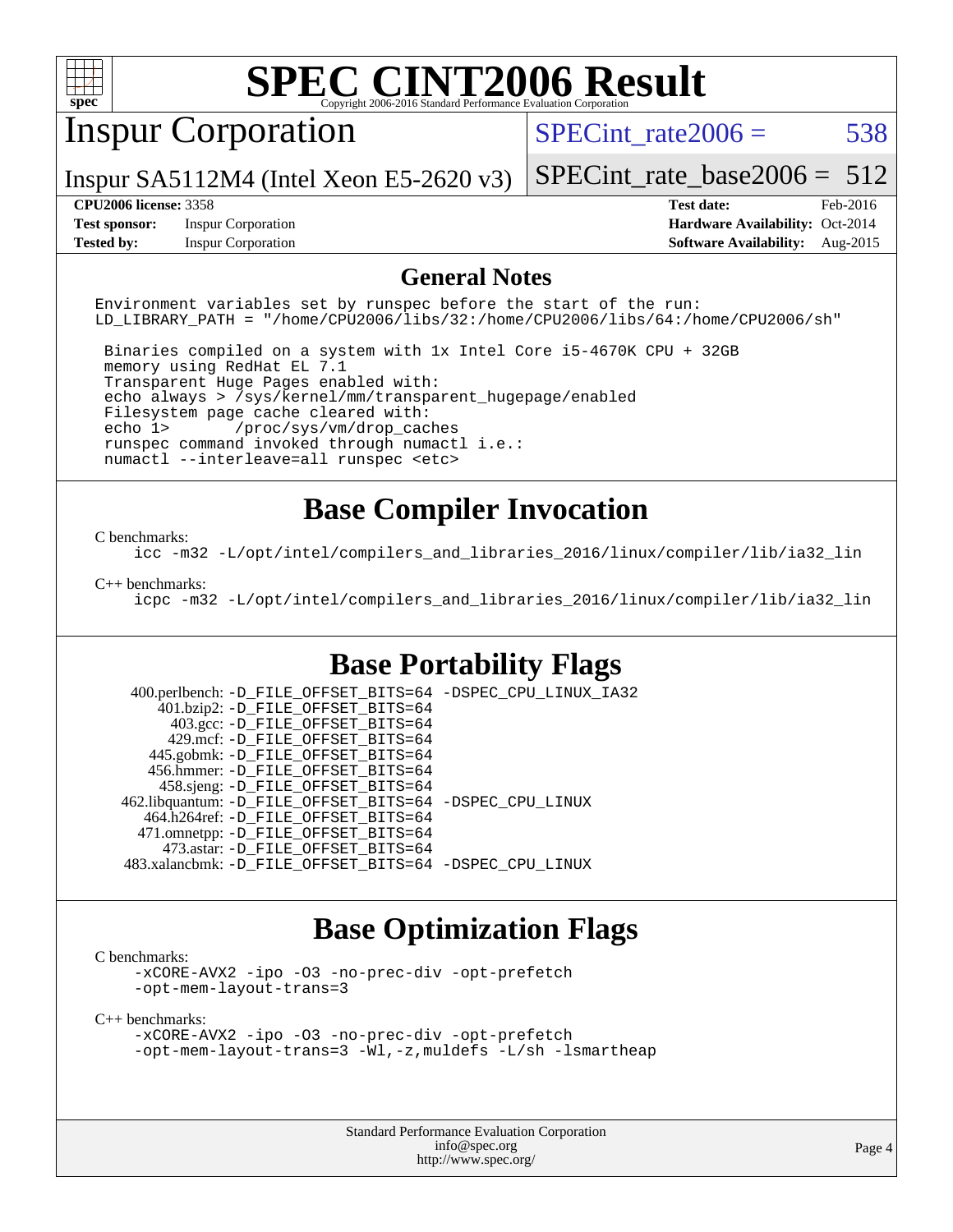

Continued on next page

Standard Performance Evaluation Corporation [info@spec.org](mailto:info@spec.org) <http://www.spec.org/>

Page 5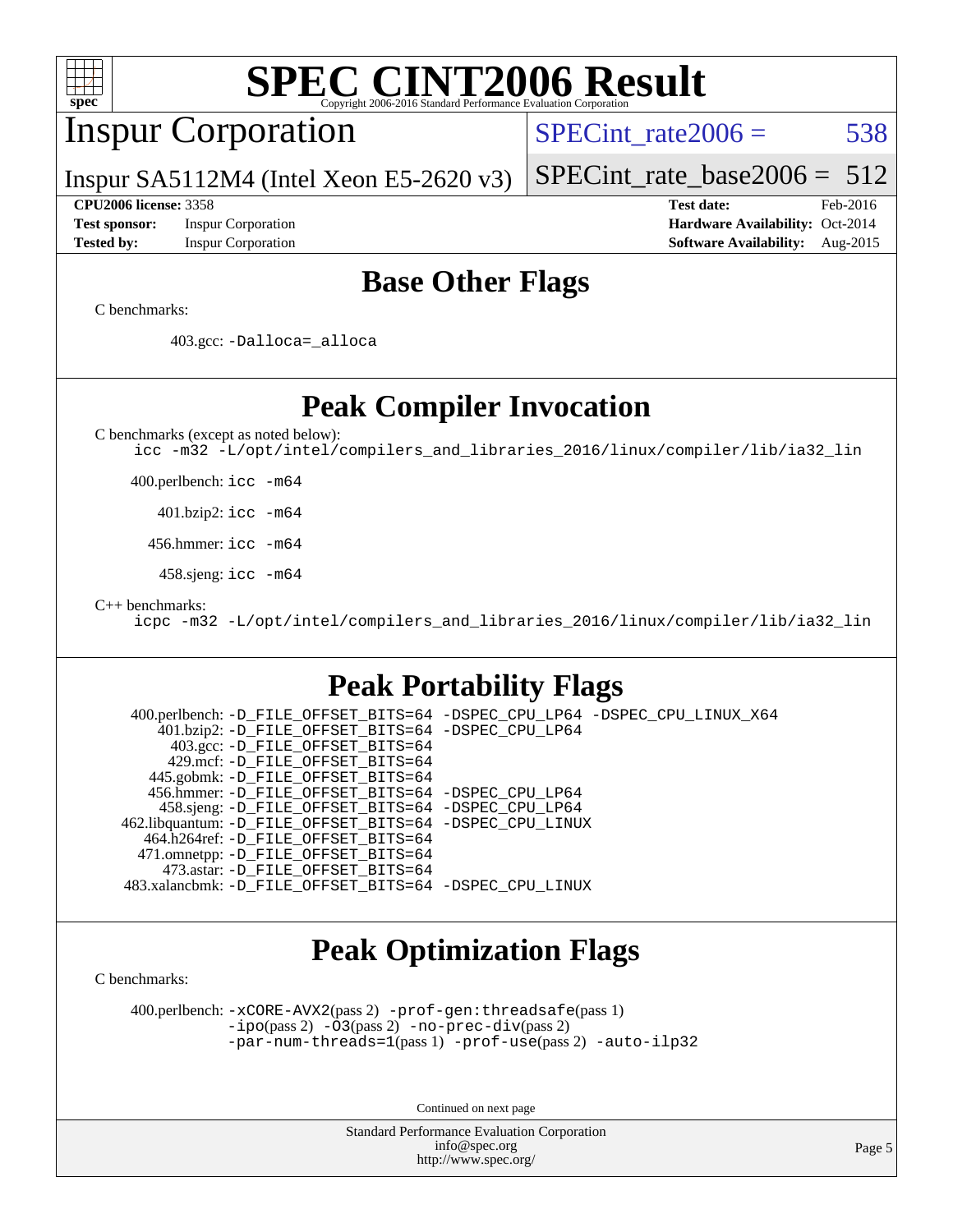

Inspur Corporation

SPECint rate $2006 = 538$ 

Inspur SA5112M4 (Intel Xeon E5-2620 v3)

[SPECint\\_rate\\_base2006 =](http://www.spec.org/auto/cpu2006/Docs/result-fields.html#SPECintratebase2006) 512

**[CPU2006 license:](http://www.spec.org/auto/cpu2006/Docs/result-fields.html#CPU2006license)** 3358 **[Test date:](http://www.spec.org/auto/cpu2006/Docs/result-fields.html#Testdate)** Feb-2016 **[Test sponsor:](http://www.spec.org/auto/cpu2006/Docs/result-fields.html#Testsponsor)** Inspur Corporation **[Hardware Availability:](http://www.spec.org/auto/cpu2006/Docs/result-fields.html#HardwareAvailability)** Oct-2014 **[Tested by:](http://www.spec.org/auto/cpu2006/Docs/result-fields.html#Testedby)** Inspur Corporation **[Software Availability:](http://www.spec.org/auto/cpu2006/Docs/result-fields.html#SoftwareAvailability)** Aug-2015

### **[Peak Optimization Flags \(Continued\)](http://www.spec.org/auto/cpu2006/Docs/result-fields.html#PeakOptimizationFlags)**

 401.bzip2: [-xCORE-AVX2](http://www.spec.org/cpu2006/results/res2016q1/cpu2006-20160307-39066.flags.html#user_peakPASS2_CFLAGSPASS2_LDCFLAGS401_bzip2_f-xAVX2_5f5fc0cbe2c9f62c816d3e45806c70d7)(pass 2) [-prof-gen:threadsafe](http://www.spec.org/cpu2006/results/res2016q1/cpu2006-20160307-39066.flags.html#user_peakPASS1_CFLAGSPASS1_LDCFLAGS401_bzip2_prof_gen_21a26eb79f378b550acd7bec9fe4467a)(pass 1)  $-i\text{po}(pass 2) -03(pass 2) -no-prec-div(pass 2)$  $-i\text{po}(pass 2) -03(pass 2) -no-prec-div(pass 2)$  $-i\text{po}(pass 2) -03(pass 2) -no-prec-div(pass 2)$ [-par-num-threads=1](http://www.spec.org/cpu2006/results/res2016q1/cpu2006-20160307-39066.flags.html#user_peakPASS1_CFLAGSPASS1_LDCFLAGS401_bzip2_par_num_threads_786a6ff141b4e9e90432e998842df6c2)(pass 1) [-prof-use](http://www.spec.org/cpu2006/results/res2016q1/cpu2006-20160307-39066.flags.html#user_peakPASS2_CFLAGSPASS2_LDCFLAGS401_bzip2_prof_use_bccf7792157ff70d64e32fe3e1250b55)(pass 2) [-opt-prefetch](http://www.spec.org/cpu2006/results/res2016q1/cpu2006-20160307-39066.flags.html#user_peakCOPTIMIZE401_bzip2_f-opt-prefetch) [-auto-ilp32](http://www.spec.org/cpu2006/results/res2016q1/cpu2006-20160307-39066.flags.html#user_peakCOPTIMIZE401_bzip2_f-auto-ilp32) [-ansi-alias](http://www.spec.org/cpu2006/results/res2016q1/cpu2006-20160307-39066.flags.html#user_peakCOPTIMIZE401_bzip2_f-ansi-alias) 403.gcc: [-xCORE-AVX2](http://www.spec.org/cpu2006/results/res2016q1/cpu2006-20160307-39066.flags.html#user_peakCOPTIMIZE403_gcc_f-xAVX2_5f5fc0cbe2c9f62c816d3e45806c70d7) [-ipo](http://www.spec.org/cpu2006/results/res2016q1/cpu2006-20160307-39066.flags.html#user_peakCOPTIMIZE403_gcc_f-ipo) [-O3](http://www.spec.org/cpu2006/results/res2016q1/cpu2006-20160307-39066.flags.html#user_peakCOPTIMIZE403_gcc_f-O3) [-no-prec-div](http://www.spec.org/cpu2006/results/res2016q1/cpu2006-20160307-39066.flags.html#user_peakCOPTIMIZE403_gcc_f-no-prec-div)  $429$ .mcf: basepeak = yes 445.gobmk: [-xCORE-AVX2](http://www.spec.org/cpu2006/results/res2016q1/cpu2006-20160307-39066.flags.html#user_peakPASS2_CFLAGSPASS2_LDCFLAGS445_gobmk_f-xAVX2_5f5fc0cbe2c9f62c816d3e45806c70d7)(pass 2) [-prof-gen:threadsafe](http://www.spec.org/cpu2006/results/res2016q1/cpu2006-20160307-39066.flags.html#user_peakPASS1_CFLAGSPASS1_LDCFLAGS445_gobmk_prof_gen_21a26eb79f378b550acd7bec9fe4467a)(pass 1) [-prof-use](http://www.spec.org/cpu2006/results/res2016q1/cpu2006-20160307-39066.flags.html#user_peakPASS2_CFLAGSPASS2_LDCFLAGS445_gobmk_prof_use_bccf7792157ff70d64e32fe3e1250b55)(pass 2) [-par-num-threads=1](http://www.spec.org/cpu2006/results/res2016q1/cpu2006-20160307-39066.flags.html#user_peakPASS1_CFLAGSPASS1_LDCFLAGS445_gobmk_par_num_threads_786a6ff141b4e9e90432e998842df6c2)(pass 1) [-ansi-alias](http://www.spec.org/cpu2006/results/res2016q1/cpu2006-20160307-39066.flags.html#user_peakCOPTIMIZE445_gobmk_f-ansi-alias) [-opt-mem-layout-trans=3](http://www.spec.org/cpu2006/results/res2016q1/cpu2006-20160307-39066.flags.html#user_peakCOPTIMIZE445_gobmk_f-opt-mem-layout-trans_a7b82ad4bd7abf52556d4961a2ae94d5) 456.hmmer: [-xCORE-AVX2](http://www.spec.org/cpu2006/results/res2016q1/cpu2006-20160307-39066.flags.html#user_peakCOPTIMIZE456_hmmer_f-xAVX2_5f5fc0cbe2c9f62c816d3e45806c70d7) [-ipo](http://www.spec.org/cpu2006/results/res2016q1/cpu2006-20160307-39066.flags.html#user_peakCOPTIMIZE456_hmmer_f-ipo) [-O3](http://www.spec.org/cpu2006/results/res2016q1/cpu2006-20160307-39066.flags.html#user_peakCOPTIMIZE456_hmmer_f-O3) [-no-prec-div](http://www.spec.org/cpu2006/results/res2016q1/cpu2006-20160307-39066.flags.html#user_peakCOPTIMIZE456_hmmer_f-no-prec-div) [-unroll2](http://www.spec.org/cpu2006/results/res2016q1/cpu2006-20160307-39066.flags.html#user_peakCOPTIMIZE456_hmmer_f-unroll_784dae83bebfb236979b41d2422d7ec2) [-auto-ilp32](http://www.spec.org/cpu2006/results/res2016q1/cpu2006-20160307-39066.flags.html#user_peakCOPTIMIZE456_hmmer_f-auto-ilp32) 458.sjeng: [-xCORE-AVX2](http://www.spec.org/cpu2006/results/res2016q1/cpu2006-20160307-39066.flags.html#user_peakPASS2_CFLAGSPASS2_LDCFLAGS458_sjeng_f-xAVX2_5f5fc0cbe2c9f62c816d3e45806c70d7)(pass 2) [-prof-gen:threadsafe](http://www.spec.org/cpu2006/results/res2016q1/cpu2006-20160307-39066.flags.html#user_peakPASS1_CFLAGSPASS1_LDCFLAGS458_sjeng_prof_gen_21a26eb79f378b550acd7bec9fe4467a)(pass 1) [-ipo](http://www.spec.org/cpu2006/results/res2016q1/cpu2006-20160307-39066.flags.html#user_peakPASS2_CFLAGSPASS2_LDCFLAGS458_sjeng_f-ipo)(pass 2) [-O3](http://www.spec.org/cpu2006/results/res2016q1/cpu2006-20160307-39066.flags.html#user_peakPASS2_CFLAGSPASS2_LDCFLAGS458_sjeng_f-O3)(pass 2) [-no-prec-div](http://www.spec.org/cpu2006/results/res2016q1/cpu2006-20160307-39066.flags.html#user_peakPASS2_CFLAGSPASS2_LDCFLAGS458_sjeng_f-no-prec-div)(pass 2) [-par-num-threads=1](http://www.spec.org/cpu2006/results/res2016q1/cpu2006-20160307-39066.flags.html#user_peakPASS1_CFLAGSPASS1_LDCFLAGS458_sjeng_par_num_threads_786a6ff141b4e9e90432e998842df6c2)(pass 1) [-prof-use](http://www.spec.org/cpu2006/results/res2016q1/cpu2006-20160307-39066.flags.html#user_peakPASS2_CFLAGSPASS2_LDCFLAGS458_sjeng_prof_use_bccf7792157ff70d64e32fe3e1250b55)(pass 2) [-unroll4](http://www.spec.org/cpu2006/results/res2016q1/cpu2006-20160307-39066.flags.html#user_peakCOPTIMIZE458_sjeng_f-unroll_4e5e4ed65b7fd20bdcd365bec371b81f) [-auto-ilp32](http://www.spec.org/cpu2006/results/res2016q1/cpu2006-20160307-39066.flags.html#user_peakCOPTIMIZE458_sjeng_f-auto-ilp32) 462.libquantum: basepeak = yes 464.h264ref: [-xCORE-AVX2](http://www.spec.org/cpu2006/results/res2016q1/cpu2006-20160307-39066.flags.html#user_peakPASS2_CFLAGSPASS2_LDCFLAGS464_h264ref_f-xAVX2_5f5fc0cbe2c9f62c816d3e45806c70d7)(pass 2) [-prof-gen:threadsafe](http://www.spec.org/cpu2006/results/res2016q1/cpu2006-20160307-39066.flags.html#user_peakPASS1_CFLAGSPASS1_LDCFLAGS464_h264ref_prof_gen_21a26eb79f378b550acd7bec9fe4467a)(pass 1) [-ipo](http://www.spec.org/cpu2006/results/res2016q1/cpu2006-20160307-39066.flags.html#user_peakPASS2_CFLAGSPASS2_LDCFLAGS464_h264ref_f-ipo)(pass 2) [-O3](http://www.spec.org/cpu2006/results/res2016q1/cpu2006-20160307-39066.flags.html#user_peakPASS2_CFLAGSPASS2_LDCFLAGS464_h264ref_f-O3)(pass 2) [-no-prec-div](http://www.spec.org/cpu2006/results/res2016q1/cpu2006-20160307-39066.flags.html#user_peakPASS2_CFLAGSPASS2_LDCFLAGS464_h264ref_f-no-prec-div)(pass 2) [-par-num-threads=1](http://www.spec.org/cpu2006/results/res2016q1/cpu2006-20160307-39066.flags.html#user_peakPASS1_CFLAGSPASS1_LDCFLAGS464_h264ref_par_num_threads_786a6ff141b4e9e90432e998842df6c2)(pass 1) [-prof-use](http://www.spec.org/cpu2006/results/res2016q1/cpu2006-20160307-39066.flags.html#user_peakPASS2_CFLAGSPASS2_LDCFLAGS464_h264ref_prof_use_bccf7792157ff70d64e32fe3e1250b55)(pass 2) [-unroll2](http://www.spec.org/cpu2006/results/res2016q1/cpu2006-20160307-39066.flags.html#user_peakCOPTIMIZE464_h264ref_f-unroll_784dae83bebfb236979b41d2422d7ec2) [-ansi-alias](http://www.spec.org/cpu2006/results/res2016q1/cpu2006-20160307-39066.flags.html#user_peakCOPTIMIZE464_h264ref_f-ansi-alias) [C++ benchmarks:](http://www.spec.org/auto/cpu2006/Docs/result-fields.html#CXXbenchmarks) 471.omnetpp: [-xCORE-AVX2](http://www.spec.org/cpu2006/results/res2016q1/cpu2006-20160307-39066.flags.html#user_peakPASS2_CXXFLAGSPASS2_LDCXXFLAGS471_omnetpp_f-xAVX2_5f5fc0cbe2c9f62c816d3e45806c70d7)(pass 2) [-prof-gen:threadsafe](http://www.spec.org/cpu2006/results/res2016q1/cpu2006-20160307-39066.flags.html#user_peakPASS1_CXXFLAGSPASS1_LDCXXFLAGS471_omnetpp_prof_gen_21a26eb79f378b550acd7bec9fe4467a)(pass 1)  $-ipo(pass 2) -\overline{03(pass 2)}$  $-ipo(pass 2) -\overline{03(pass 2)}$  [-no-prec-div](http://www.spec.org/cpu2006/results/res2016q1/cpu2006-20160307-39066.flags.html#user_peakPASS2_CXXFLAGSPASS2_LDCXXFLAGS471_omnetpp_f-no-prec-div)(pass 2) [-par-num-threads=1](http://www.spec.org/cpu2006/results/res2016q1/cpu2006-20160307-39066.flags.html#user_peakPASS1_CXXFLAGSPASS1_LDCXXFLAGS471_omnetpp_par_num_threads_786a6ff141b4e9e90432e998842df6c2)(pass 1) [-prof-use](http://www.spec.org/cpu2006/results/res2016q1/cpu2006-20160307-39066.flags.html#user_peakPASS2_CXXFLAGSPASS2_LDCXXFLAGS471_omnetpp_prof_use_bccf7792157ff70d64e32fe3e1250b55)(pass 2) [-ansi-alias](http://www.spec.org/cpu2006/results/res2016q1/cpu2006-20160307-39066.flags.html#user_peakCXXOPTIMIZE471_omnetpp_f-ansi-alias) [-opt-ra-region-strategy=block](http://www.spec.org/cpu2006/results/res2016q1/cpu2006-20160307-39066.flags.html#user_peakCXXOPTIMIZE471_omnetpp_f-opt-ra-region-strategy_a0a37c372d03933b2a18d4af463c1f69) [-Wl,-z,muldefs](http://www.spec.org/cpu2006/results/res2016q1/cpu2006-20160307-39066.flags.html#user_peakEXTRA_LDFLAGS471_omnetpp_link_force_multiple1_74079c344b956b9658436fd1b6dd3a8a) [-L/sh -lsmartheap](http://www.spec.org/cpu2006/results/res2016q1/cpu2006-20160307-39066.flags.html#user_peakEXTRA_LIBS471_omnetpp_SmartHeap_32f6c82aa1ed9c52345d30cf6e4a0499) 473.astar: basepeak = yes

483.xalancbmk: basepeak = yes

### **[Peak Other Flags](http://www.spec.org/auto/cpu2006/Docs/result-fields.html#PeakOtherFlags)**

[C benchmarks](http://www.spec.org/auto/cpu2006/Docs/result-fields.html#Cbenchmarks):

403.gcc: [-Dalloca=\\_alloca](http://www.spec.org/cpu2006/results/res2016q1/cpu2006-20160307-39066.flags.html#b403.gcc_peakEXTRA_CFLAGS_Dalloca_be3056838c12de2578596ca5467af7f3)